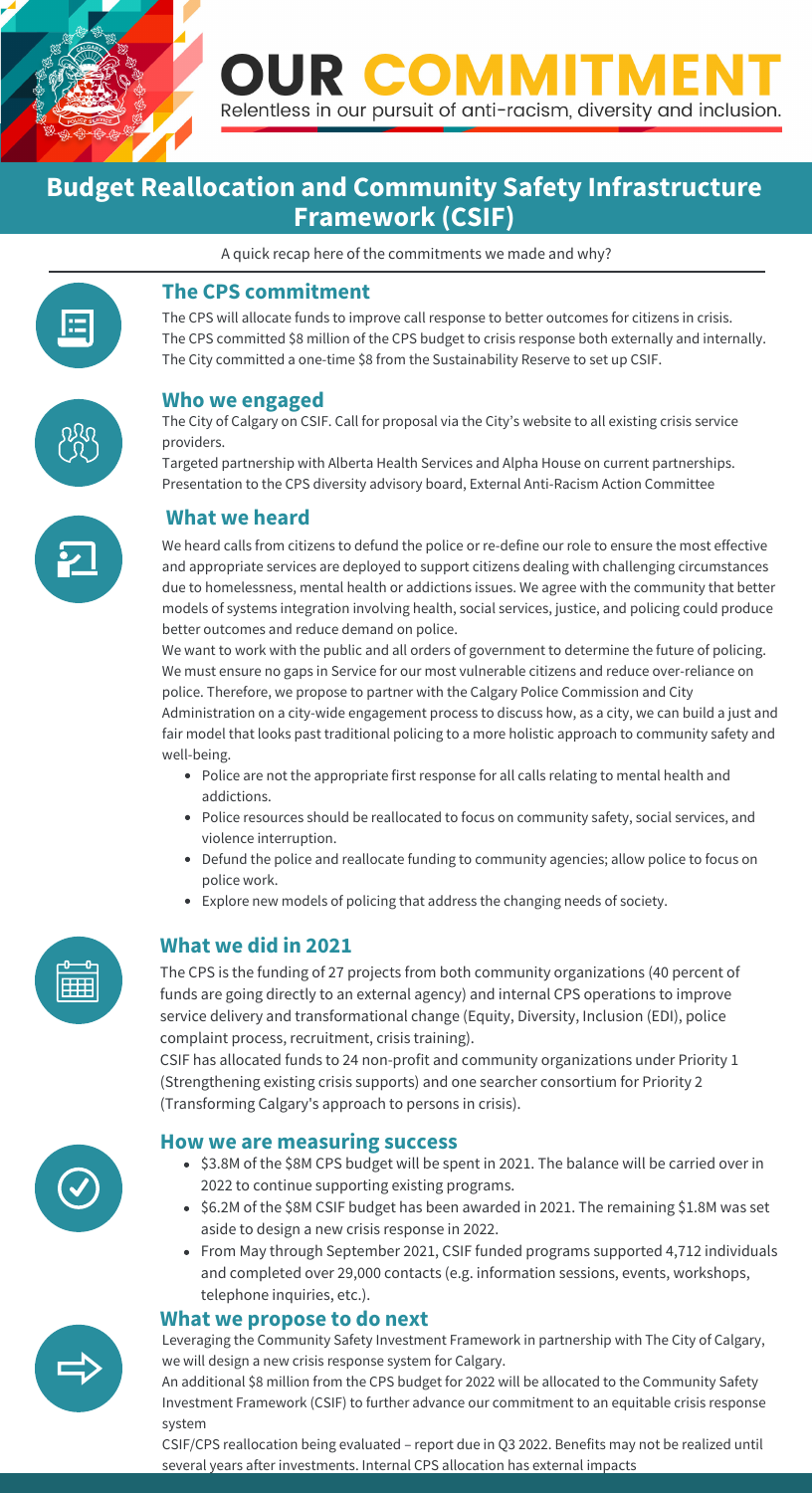

### **Body-Worn Camera Review**

- BWCs are accepted, supported, and valued by all internal and external stakeholders, including citizens, CPS officers, CPS investigative units, CPS Professional Standards Section, Crown Prosecutors, and the Alberta Serious Incident Response Team.
- BWCs are perceived to improve public trust and confidence in CPS.
- The number of use of force incidents declined in the year after BWC was introduced.
- Officers say BWC has improved their professionalism and communication skills, that they use the camera as a tool to de-escalate high conflict interactions and think more carefully about how to respond to situations, including use of force.
- There are inconsistencies in training, policy, and practice that make it challenging to define, measure, and manage BWC compliance.
- CPS experiences challenges to efficiently vet and redact private information from the volume of video sent for court disclosure and public Freedom of Information and Protection of Privacy Act (FOIP) requests.
- For more information, please see the full BWC and ICV evaluation reports.

#### **The CPS commitment**

CPS was the first police agency in Canada to adopt body-worn cameras (BWC). The effectiveness of the program was reviewed in 2020, with 26 recommendations to support our commitment to police transparency and accountability.

#### **Who we engaged**

111 internal and external stakeholders were engaged on the effectiveness of, and opportunities to improve BWC and in-car video (ICV) programs.

#### **What we heard**

#### **What we did in 2021**

ĒĦ

CPS continues to track the progress of the 35 recommendations, which are prioritized based on risk, organizational impact, and resourcing. In 2021, 5 of the 26 BWC recommendations were completed, 15 are in progress, and 6 are not started. Of the 9 ICV evaluation recommendations, 3 are complete, 2 are in progress, and 4 are not started.

#### **How we are measuring success**





#### **What we propose to do next**

The reviews led to 26 recommendations to improve the BWC program and 9 recommendations to improve the ICV program. Accomplishments for 2021 include:

- Established a governance committee with subject matter experts across CPS to provide strategic oversight and direction for the BWC and ICV programs, and efficiently manage annual operating costs of \$5 million per year.
- Updated internal and external websites to keep CPS and the public informed on the use of BWC.
- Increased the number of BWCs from 1150 to 1350 to equip specialty units with cameras. Units must go through a rigorous review process to ensure all BWC policy, privacy, and legal requirements are met.
- Streamlined the BWC video access process for CPS Professional Standards Section to expedite the investigation of complaints about police officers.
- Established monthly meetings with Crown Prosecutors to ensure BWC videos are used effectively in court disclosure.
- Hired additional staff to support the vetting and redaction of BWC video for court disclosure.
- Began testing of a new system to improve the reliability and efficiency of ICV.



CPS will continue to work on completing recommendations from the 2020 reviews, including:

- Deploy BWCs to specialty units within CPS.
- Install the new ICV into existing fleet of 450 vehicles.
- Update policy, procedure, training, and other documentation to reflect changes to the program.
- Establish processes to monitor and enforce BWC and ICV policy compliance.
- Increase efficiencies to review, vet, and redact video for court disclosure and FOIP requests.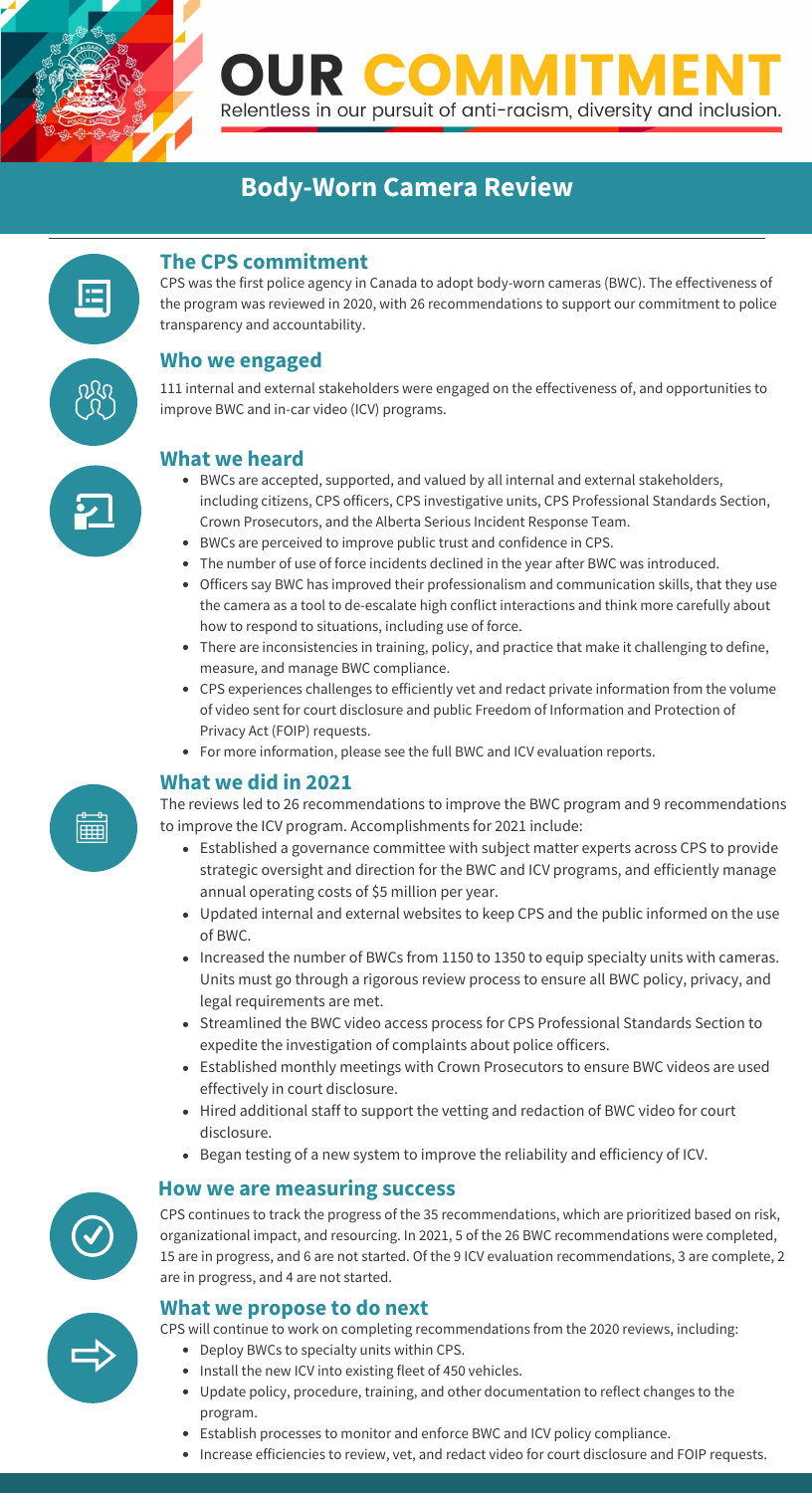

### **School Resource Officer Program Evaluation**

 While most students experience positive outcomes, there are some students that experience fear, discomfort, anxiety around police, as well as reporting unequal treatment by police. We shared these findings with stakeholder boards who had concerns over gaps in student consultation, highlighted the importance of including views of racialized and marginalized students in the redesign of the program as well as the importance of collaboration in the re-design of the program.

#### **The CPS commitment**

- Students, parents, teachers, school boards, SROs, SRO staff, community partners
- 1900 total submissions
- At least 362 students engaged, which is at least 19% of all people engaged



To commission an independent review of the School Resource Officer Program. The School Resource Officer Program is one element in our broader strategy of identifying all of our touchpoints with the youth in our community, to understand, adapt and enhance where our efforts are best focused. By looking at how we build trust and understanding through each interaction, program and approach that we apply, together with our partners, we will build a comprehensive and meaningful approach to our work.



#### **Who we engaged**

#### **What we heard**

#### **What we did in 2021**

Conducting the independent review of the SRO program has been the biggest result of the work in 2021. The findings from this report showed that while overall the program has positive outcomes, some students from the Black, Indigenous and racialized communities, do experience fear, discomfort, and anxiety around police, and report unequal treatment by officers. CPS recognizes that the SRO program does not deliver equitable outcomes for all students. CPS is committed to reimaging and transforming the program in collaboration with all stakeholders

#### **How we are measuring success**

#### **What we propose to do next**

We conducted an independent review of the SRO Program which results in the Argyle Report with findings and recommendations. We then socialized the Argyle Report and began to build a road plan for the next steps.



Implement the design plan in 2022 1) Reengage with students (April/May) *The CPS will work with the CPC Anti-Racism Committee, the External Anti-Racism Action* 



*Committee, the CPS Youth Advisory Board and school boards to develop a plan to reach impacted students.*

2) Hold a roundtable session with all stakeholders to build an action plan together (Jun/July) 3) Appoint a special oversight board to oversee implementation of the action plan (Sept+)

In each of these focus areas we recognize that emphasis must be placed on hearing the concerns of community members, in order to transform CPS presence in schools in a way that is fair, inclusive and supportive of all students.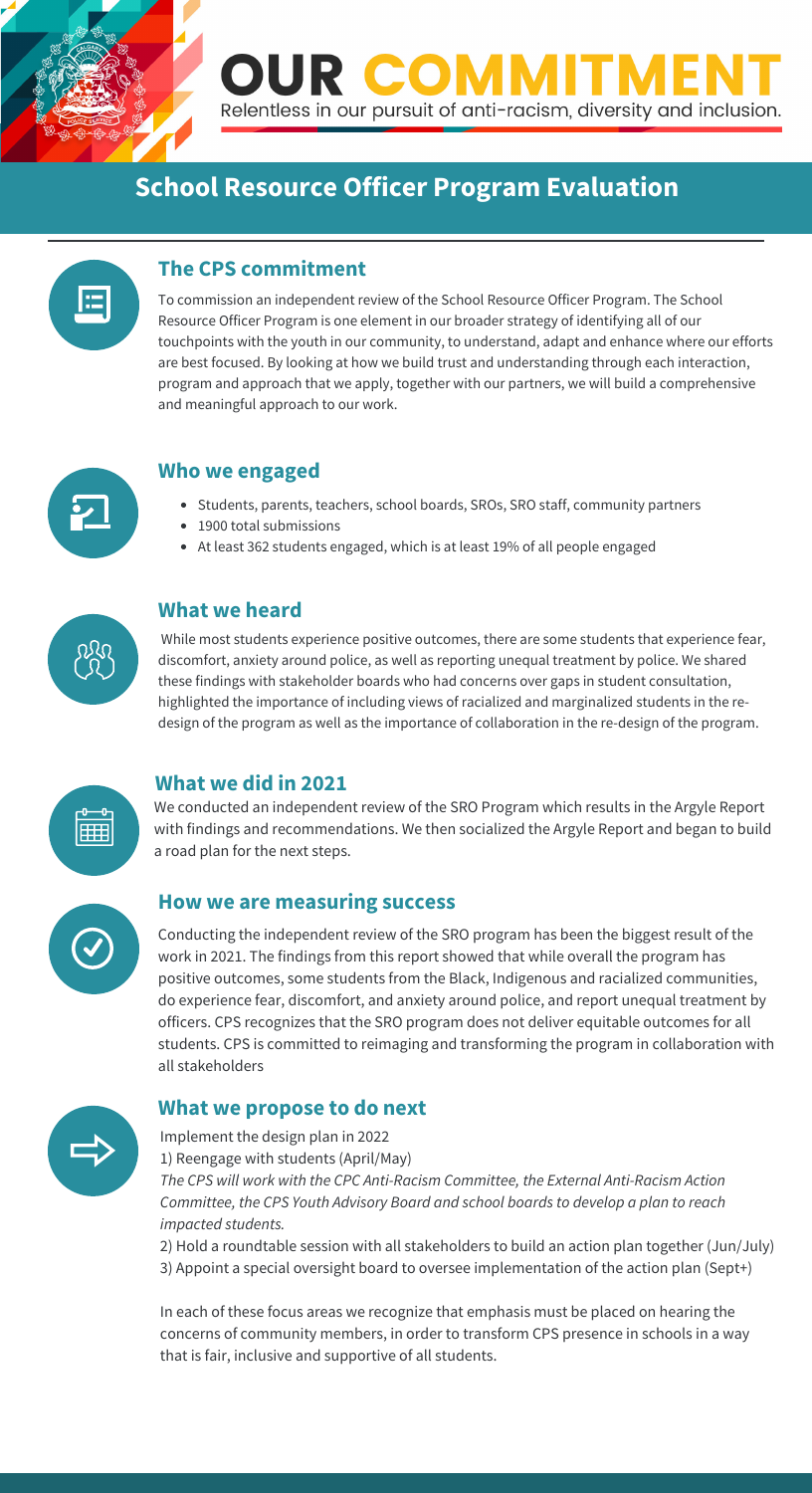

## **Indigenous Reconciliation (Indigenous Roadmap)**

- Our community has heard that systemic racism and inter-generational trauma have resulted in the over-representation of Indigenous people in the criminal justice system as victims, witnesses, and offenders. These underlying issues cannot be addressed through conventional policing processes. Therefore, culturally appropriate, traditional Indigenous healing, ceremony and practices should be utilized to ensure respectful and equitable service delivery.
- Our community has also stated that it is vital to educate Calgary Police Service (CPS) members about Indigenous history and knowledge with the goals of increasing awareness about how the impacts of crime affect Indigenous people differently, why the community mistrusts the police and how to support Reconciliation and reduce harms moving forward.



- Indigenous Elders and Knowledge Keepers, The Indigenous Advisory Circle and various Indigenous community members and agencies.
- CPS is moving past linear metrics-based deliverables and endorsing traditional ways of knowing, thinking and being, which state that every relationship matters – and therefore, community-based initiatives done the right way may take time to produce important metrics.



#### **The CPS commitment**

- We will intentionally focus on our role and responsibility in Reconciliation with Indigenous communities
- We will continue to address the Truth & Reconciliation Commission (TRC) Calls to Action and National Inquiry on Missing & Murdered Indigenous Women and Girls (MMIWG) Calls for Justice (page 17) through the Indigenous Roadmap.



#### **Who we engaged**

#### **What we heard**

#### **What we did in 2021**

- We collaborate with our Indigenous community to best respond to the Truth and Reconciliation Commission (TRC) Calls to Action, and the Murdered and Missing Indigenous Women and Girls (MMIWG) Calls for Justice in a tangible way. We have been engaged in developing solutions, creating partnerships for specific responses and/or advocating for these Calls related to policing. In addition, we continue to build relationships and work towards Reconciliation with our Indigenous community through our Indigenous Roadmap.
- CPS attended numerous community gatherings, vigils, and ceremonies at the City Hall Residential School Memorial. CPS invested in community relationships to ensure that the memorial became an ethical space of healing supported by CPS. CPS participated in numerous events supporting the first nationally recognized Truth and Reconciliation Day, including a ceremony at Fort Calgary, the Pokaiks Orange Shirt Day Event dedicated to honouring Residential School Survivors, and Orange ribbon placement decals on CPS marked vehicles, all in support of Reconciliation. We also worked in partnership with the City of Calgary Indigenous Relations Office and community leaders to facilitate a pipe ceremony when the City of Calgary took steps to remove the Victims of Residential School Memorial – this was a traditional approach to ensure that the community could come together and make a commitment that all parties would work together to determine the best way forward rather

than just removing the memorial.

- We were able to provide a permanent position to the Calgary Indigenous Court to support the court in advocating and facilitating alternatives to prison and restorative approaches to offending and victimization. CPS supports traditional ways in the justice system that support healing, which is a gap that the community had identified. Additionally, we have revised our CONNECT app to include updated lists of community-based supports that frontline officers can utilize when engaging Indigenous people, have disabilities or identify as LGBTQ2S+ to reduce a criminal justice response.
- The CONNECT app went "live the week of December 6.", it is now available to 800 patrol officers who may choose to use it.
- . .<br>All this work was completed within the current budget. We used all internal members to design and implement the changes on the CONNECT application and consulted with the community to obtain partners for the application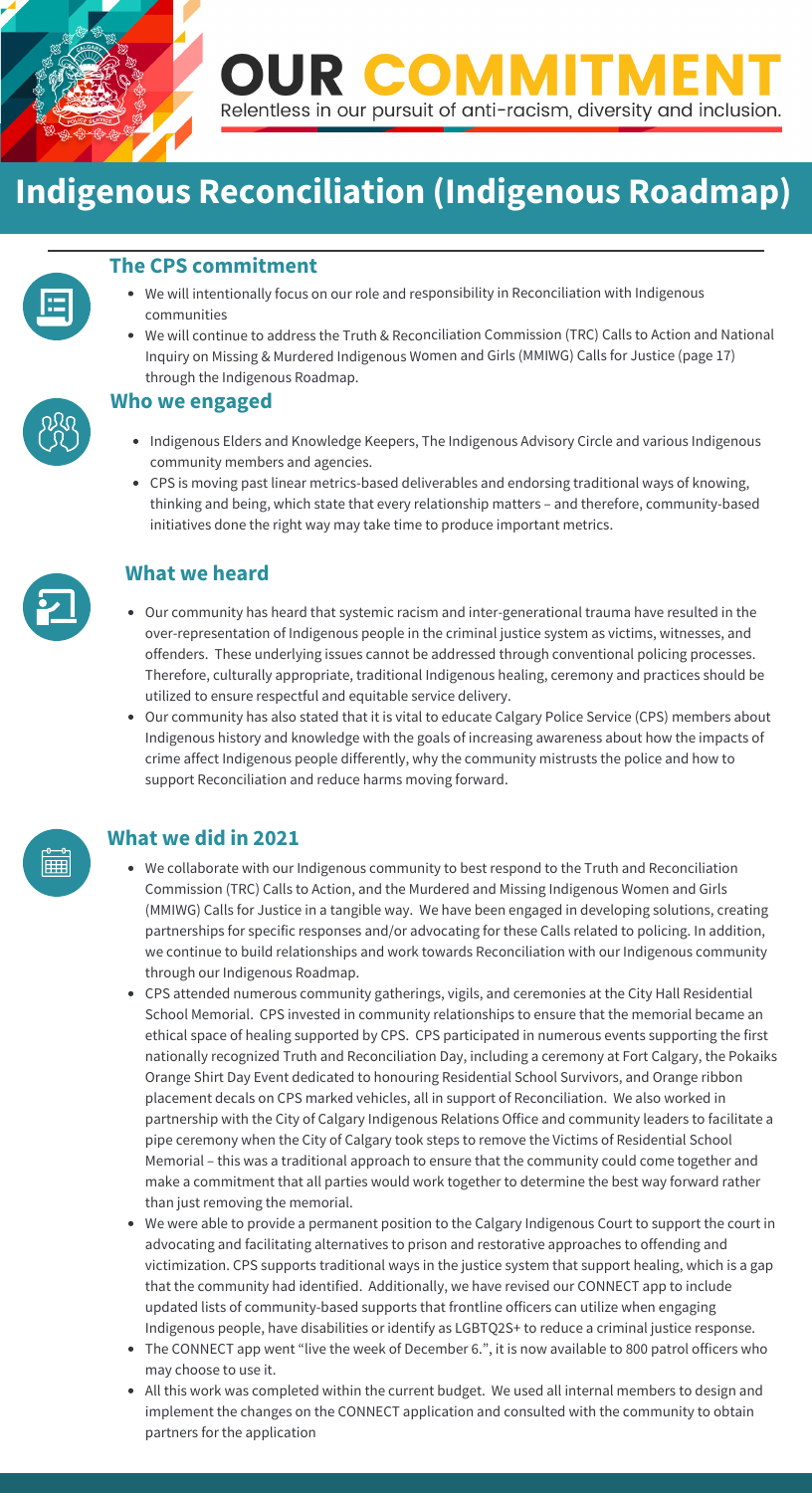

## **Indigenous Reconciliation (Indigenous Roadmap)**

- Due to COVID restrictions, some of our deliverables have been put on hold; however, we have been able to move forward in developing the Sacred Space. The goal of the Space is to provide a culturally ethical space where Indigenous people feel supported to tell their stories during police interviews, and it will further be utilized for discussions and meetings. Engagement with the Indigenous Advisory Circle helped direct the creation of the Space. Local Indigenous artists were invited to create the Space and contracted to paint murals on the walls that depict the Indigenous history and utilize QR code technology in augmented reality that makes the mural ʻcome to life and tells a story. As a result, we will be the first police agency to have an ethical space to support healing.
- The CPS continues to consult with Traditional Knowledge Keepers and community Elders to provide advice and recommendations on the blessing and naming of this Space, which will most likely occur in 2022 once COVID-19 restrictions have been lifted, and indoor gathering can resume safely and without limitations.
- It is anticipated that when the Sacred Space is completed, and the blessing and naming ceremony occurs, the CPS membership will understand the importance of tangible ways of approaching Reconciliation within a policing context that respects the values, history and culture of Indigenous peoples. The Sacred Space is situated in the CPS Investigative Building, which is the heart of Major Crimes (consisting of areas overrepresented by the Indigenous population such as Domestic Violence, Homicide, Missing Persons and Sex Crimes). CPS will be training members of Major Crimes on how the Sacred Space can be used to provide Traditional ways of knowing, thinking and being to Indigenous peoples when accessing the criminal justice system. This is to ensure proper supports for healing to members of the Indigenous community, which is not offered in the traditional justice system.



#### **How we are measuring success**

### **What we propose to do next**

We will continue to move forward with reconciliation efforts through the deliverables of the Indigenous Roadmap. In 2022 we will be renaming the Chief Crowfoot Learning Centre (CCLC) in the traditional way (as the CPS had appropriated the name that was not adequately gifted). They will coincide with the mounting of Tipi outside of the CCLC, which is honouring the original Tipi gifted to CPS in 1985 by Blackfoot Elders. We will also be installing 3 new flagpoles outside the Westwinds East Campus. The Treaty 7 and Metis Nation of Alberta Flags can be permanently flown in a nation-to-nation way. The Sacred Space will also be blessed and named.

Additionally, in 2022 CPS will be entering the community consultation phase of developing Indigenous education provided to the membership through multiple modalities. For example, CPS creates a member's circle to give an ethical space whereby members looking to learn traditional ways of knowing, thinking and being can join. In 2022, we will also be revising and enhancing our Missing Persons policy.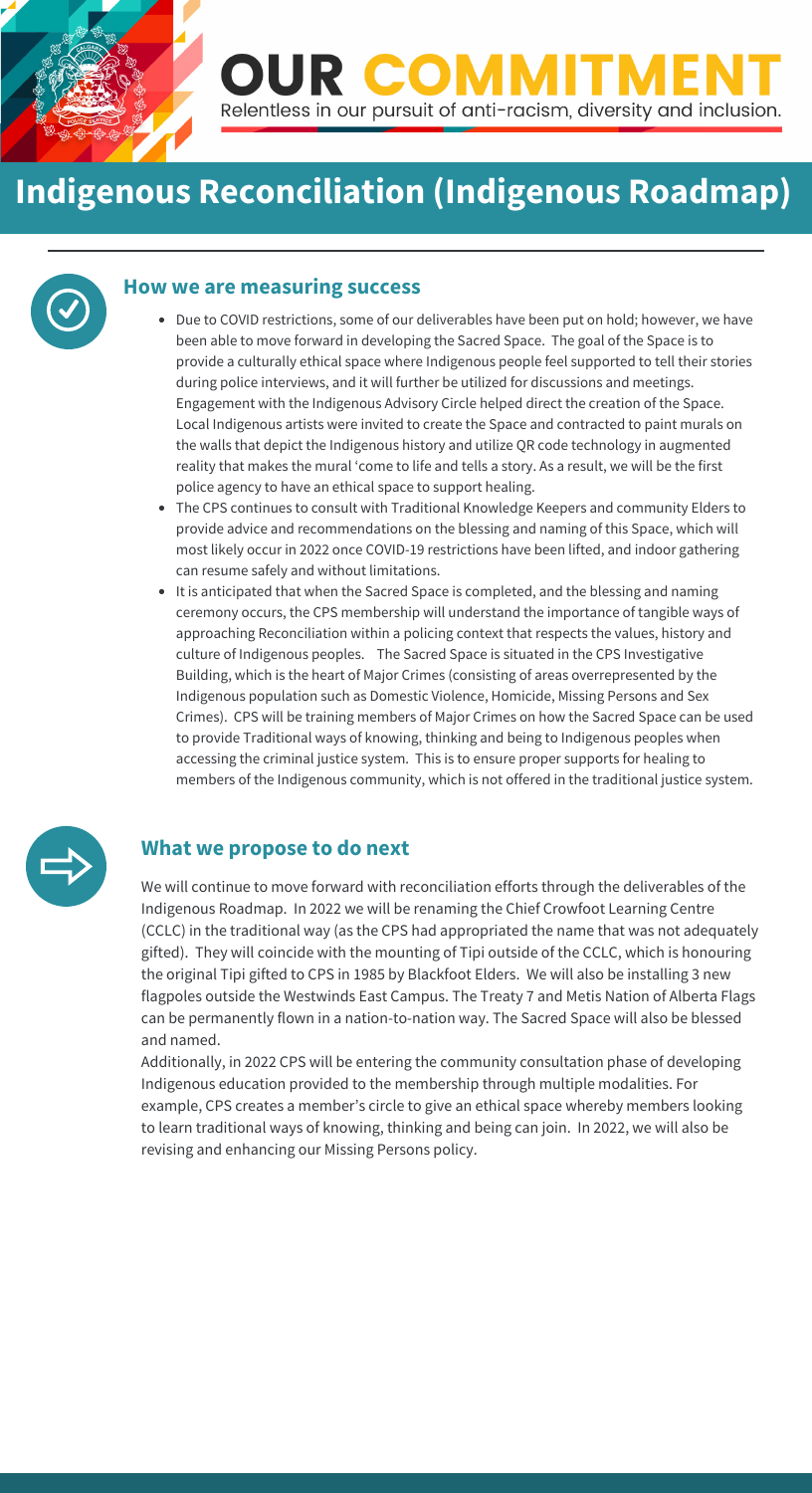

### **Professional Standards Section Accountability Reform**

We heard calls from citizens that the public must have access to complaints to the CPS on racially motivated actions of officers. We recognize that addressing systematic racism requires systemic remedies. We heard the need for public complaints to be resolved quickly and that the outcomes must be transparent. Finally, we listened to the need for race-based data to be collected and shared.

We also recognize the frustration the complaint investigation process causes. Therefore, we are committed to modernizing PSS to improve transparency and accountability.

#### **The CPS commitment**

To increase public trust and confidence by creating transparency and a better understanding of our police complaint process with the community.

The CPS is committed to accountability reform as a crucial practice to improve transparency and accountability within the Service.

To increase equity, diversity and inclusion with the collection and reporting of disaggregated race-based data.

#### **Who we engaged**

Calgary Police Commission Complaint Oversight Committee Calgary citizens through the Professional Standards Section (PSS) complaint process Presentation to the External Anti-Racism Action Committee Two members of PSS are part of the Internal Anti-Racism Action Committee

#### **What we heard**

#### **What we did in 2021**

The collection of race-based data is an evidence-based practice that ensures the CPS can identify and address any potential biases that negatively impact our Service to the community. Collecting this data also allows for trends to be reported publicly as part of our commitment to being accountable to our community.

- An analyzed sample revealed that between January 2021 and May 2021, PSS had received 13 complaints related to allegations of Differentially Applying the Law (based on race/colour, physical/mental ability, gender, etc.).
- Analysis of race-based data between January 2021 and September 2021 revealed that 48% of external



**[2]** 

E



complainants self-identified as "white," 33% identified as Black, Aboriginal/Metis, South Asian/East Indian, Asian, Middle Eastern and other non-white. In addition, 16% were "unknown," often due to the loss of contact with the complainant, and 3% chose not to self-identify.



#### **How we are measuring success**

#### **What we propose to do next**

The CPS builds public trust and confidence by incorporating more transparent practices and educating the public on our processes. For example, the Professional Standards Investigations webpage on the Calgary.ca website was implemented and is an excellent example of a tool that can be utilized by the public to learn more about how complaints against police officers are processed, demonstrating our commitment to transparency. In 2021 the CPS implemented increased race-based data collection via citizen contacts with PSS. An essential piece of this data collection is the complainant's self-identification race-based data collection. We can now identify external

complainants from various racial population groups, including white, Asian, Aboriginal/Metis, Hispanic and other nonwhite groups. This statistic is valuable to the CPS as we can now measure and better understand the types of concerns different populations have concerning officer conduct.

Beginning in 2021, the CPS can track how many allegations PSS receives regarding officers differentially applying the law based on race, sex, physical or mental disability, etcetera. PSS also worked with Equity, Diversity and Inclusion (EDI) specialists to review and attune how race-based data is gathered to limit negative impacts to the process and complainants.

We are committed to improving transparency and accountability within the CPS by civilianizing key PSS positions, including an Executive Director and an Investigative Manager, to oversee the complaints process and modernize PSS. In addition, PSS hired four civilian investigators in 2021. Implementing a Quality Assurance Team in 2021 to reconcile and review internal processes also ensures that trends and investigative content are accurate, objective, and consistent.

We will continue to report public complaints related to allegations of racism and discrimination to the public through the Calgary Police Commission. We will also continue to gather the information that will help us understand and identify trends and statistics as a baseline for future comparison. We are committed to the continuing improvement of data collection and analysis to ensure that accountability exists within the Service.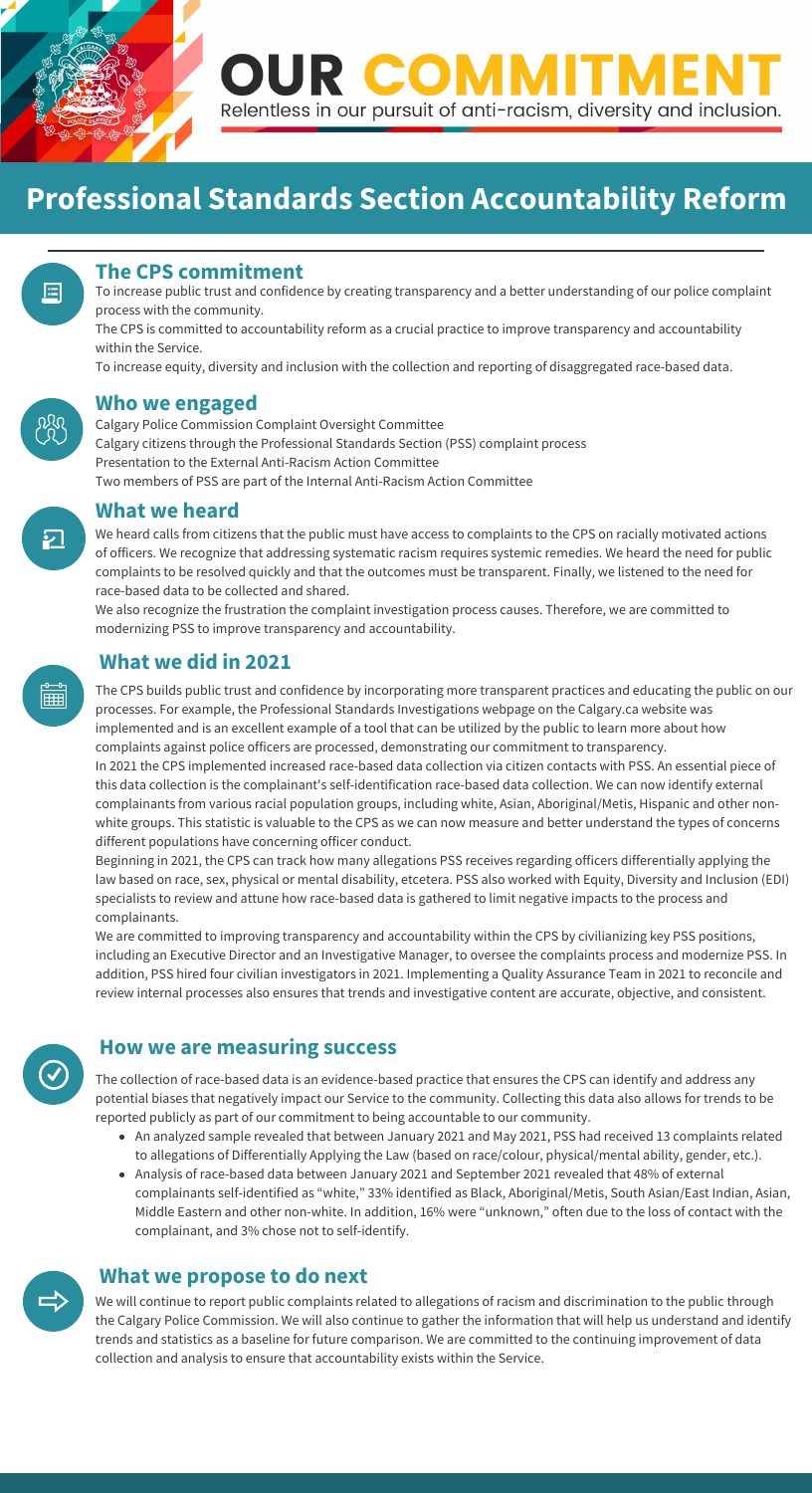

## **Equity, Diversity, and Inclusion**

#### **Highlights of some of the key learnings from testing the EDI concepts and tools:**

CPS public complaint process needs to be accessible to all communities in Calgary. Additional training is required for our members to identify biases and conduct engagement necessary to apply the EDI tool to their specific roles. General bias and EDI training is not enough to equip folks to address biases in a meaningful way.

The impact of workplace sexual harassment is experienced at a greater rate by marginalized and racialized groups.

#### **Participants in the EDI Tool Pilots Reported:**

78% of respondents identified that the training had improved their knowledge of EDI concepts such as bias, inclusion and equity.

67% of respondents stated that they could explain the EDI tool to colleagues. A similar percentage felt that the awareness gained from participating in the workshop discussions increased their reflection on how their work impacts diverse groups of people. A participant stated:

*"The discussions really engaged me to question my thought process, biases and perceptions. These concepts are not new; however, discussion and expansion of their use have permitted me to look at things through the EDI lens."*

#### **University of Calgary evaluation of Executive and Senior Leadership sessions revealed the following learnings:**

- Participants described an increased skills and confidence to identify and disrupt discriminatory behaviours through using tools and resources provided in the sessions.
- Leveraged tools and practices to surface their biases in making decisions around career development of members.
- Reported increased awareness and understanding of gender dynamics within the CPS.

#### **The CPS commitment**

Applying an Equity, Diversity and Inclusion lens in all that we do.



E

#### **Who we engaged**

Employee groups (pilot areas) External expertise and academic partnerships Internal and External ARAC Employee Survey results

#### **What we heard**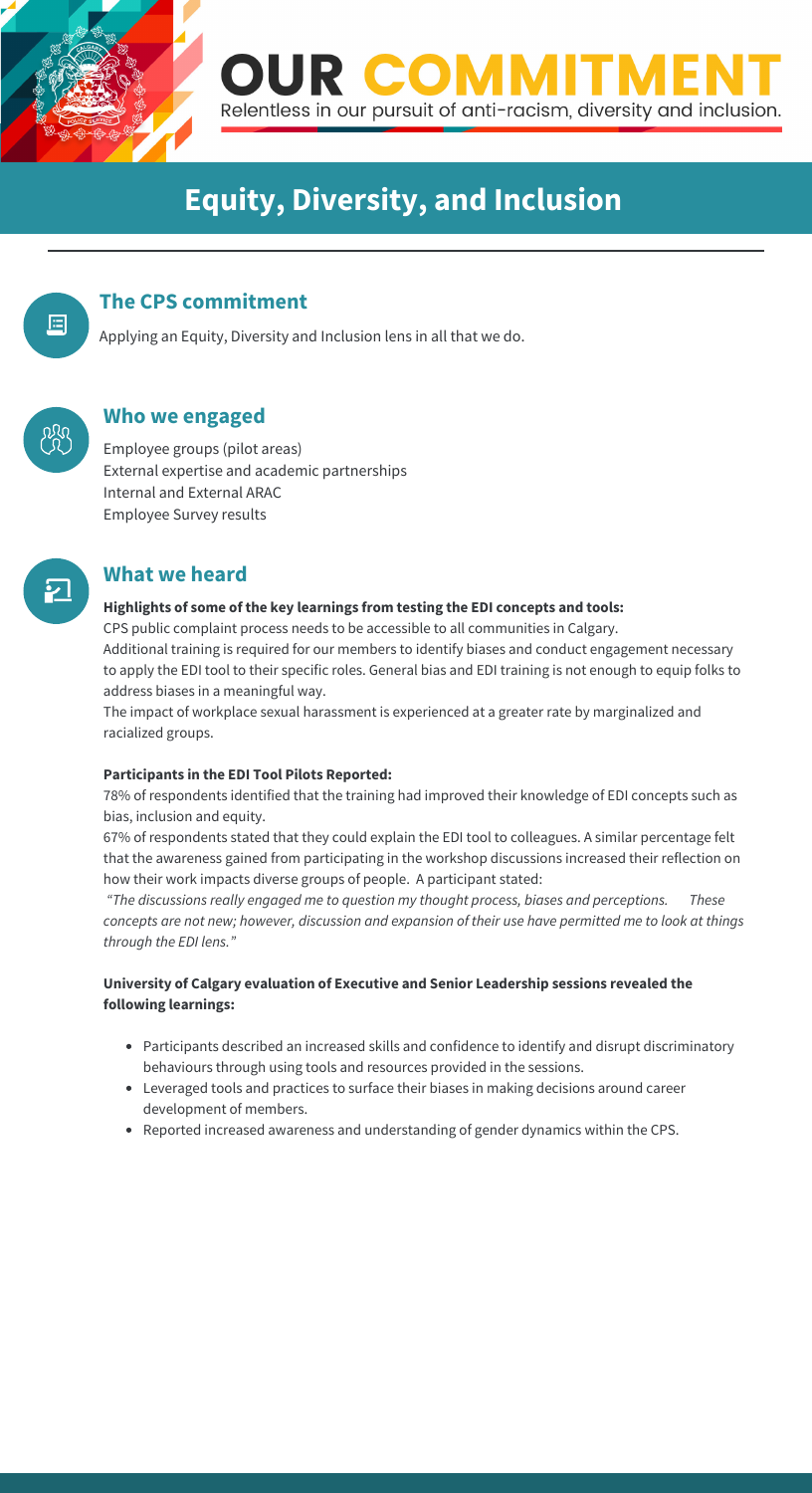

莊

**OUR COMN** Relentless in our pursuit of anti-racism, diversity and inclusion.

## **Equity, Diversity, and Inclusion**

#### **What we did in 2021**

- Incorporated feedback from the EDI Tool pilots to develop recommendations and implementation considerations to ensure the success of a Service-wide application and increased buy-in.
- Preliminary evaluations were conducted that revealed an increase in knowledge and experience in the areas of biases and identifying barriers. However, longer term performance measures are required.

#### **How we are measuring success**

#### **What we propose to do next**

- Delivered EDI training to over 60 members that covered equity, bias and diversity factors.
- Facilitated workshops to examine processes, policies and practices across four pilot areas using the EDI Tool. These workshops surfaced equity barriers, community and member engagement recommendations and communication improvements.
- Through research and facilitated sessions, cultural dynamics with the Executive and Senior Leadership team that contribute to inequity, discrimination, or gender-based violence and developed leadership "nudges" that address culture change.
- Co-developed evidence-informed changes to processes and communication approach for police officer recruitment.
- Completed a joint (UofC and CPS) submission to the Government of Alberta recommendations for enhancing the Police Act to prevent and address gender and sexual harassment in the workplace.
- Leveraged external expertise to review current Psychological Therapies, focusing on service delivery approaches and barriers to participation to ensure all members feel comfortable and safe participating.

- Launching a sexual harassment initiative that will be implemented in 2022-2023, which includes an EDI lens to ensure that barriers to reporting and impacts are fully understood.
- Building internal capacity through hiring EDI positions and continuing the academic partnership with the University of Calgary.
- Continue to build an inclusive career talent pipeline through the Assessment of cultural norms and practices that can be improved through nudges and recommendations that address barriers to career development and members' sense of safety and belonging at the CPS. The ultimate goal is that all members can fully participate in the workplace.
- Implement recommendations on how the CPS can explicitly communicate and signal safety for all members to access the mental health supports provided by the Service.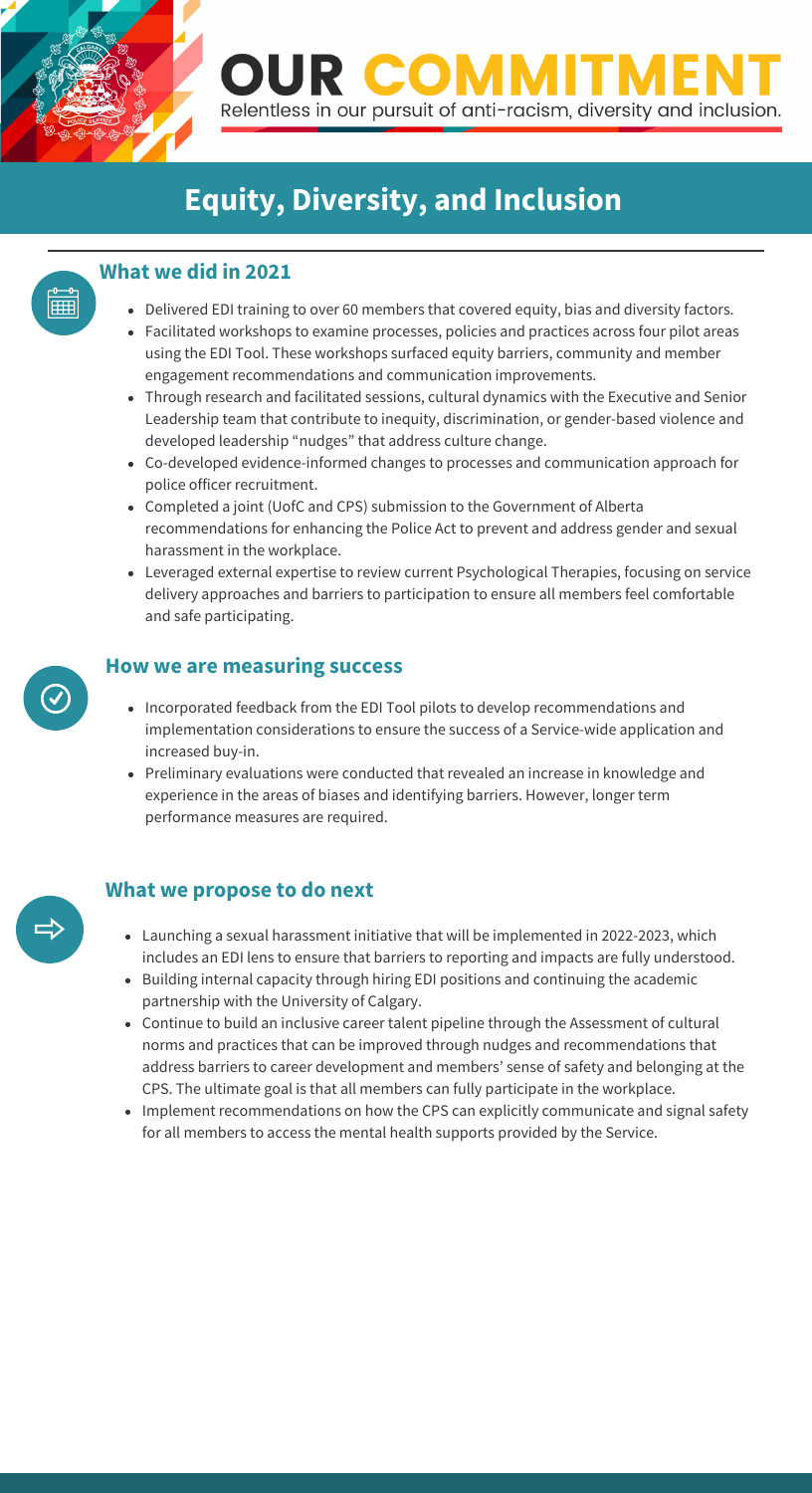

僵

**OUR COMN** Relentless in our pursuit of anti-racism, diversity and inclusion.

### **Race-Based Data (RBD) Collected & Shared**

Engagement themes have reinforced the need to collect RBD consistently and start collecting and reporting soon. As we adhere to national uniform crime reporting (UCR), CPS relies on Statistics Canada to lead community engagement and establish national best practices. Once this is confirmed, CPS may decide with community engagement guidance to go beyond the national standards.

ا بز

### **The CPS commitment**

Race-based data will improve understanding, accountability, and transparency and inform organizational direction. RBD relates to both criminal & victimization reporting, as well as Provincial Bill 63-Street Checks & Carding Amendment Act, 2021.

#### **Who we engaged**

Statistics Canada has led the Police-Reported Racialized & Indigenous Statistics Engagement (PRISE) around criminal & victimization RBD reporting with police agencies, government, and nongovernmental organizations. CPS also referred members of both the internal and external ARAC committees, Diversity Resource Team's Advisory Boards and Police Commission to attend the engagements.

#### **What we heard**

#### **What we did in 2021**

Continued community engagement, moving the work forward to establish standard processes for the collection, categorization, analysis and reporting of RBD.



#### **How we are measuring success**

#### **What we propose to do next**

CPS supports Statistics Canada PRISE initiative sessions and has provided ~100 community-based contacts for further insight. CPS has also conducted engagement sessions to provide updates on the national work and garner local feedback. Gap analysis has been conducted on the different race categorizations across CPS systems. A CPS Superintendent is the Chair of the AACP Street Checks (Bill 63) Working Committee, and CPS is represented on the Annual Reporting sub-committee. The Government of Alberta (GoA) has committed to authoring an interpretation guide to assist agencies in applying the legislation specific to a sub-set of the interactions currently documented as Onview Officer Contact Info Posts. However, the GoA has not yet engaged communities in developing their recommendations for race-data collection.

Continued participation in the Statistics Canada engagement and seek opportunities for additional organizational and community collaboration. Identify best practices for RBD for complainants and street checks and monitor the alignment of all RBD collection and reporting across the Service and other jurisdictions.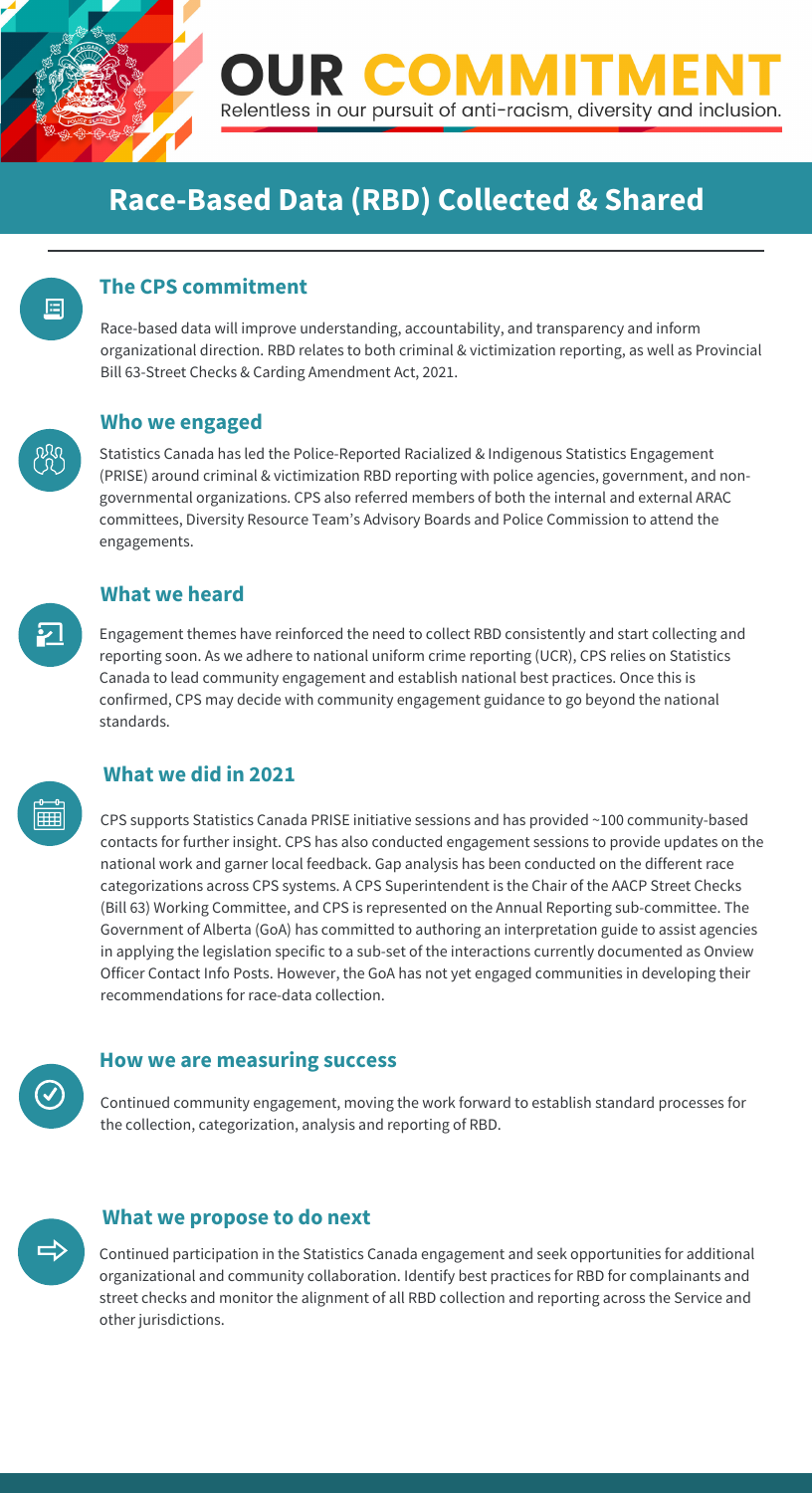

### **Use of Force Review: Early Intervention Program (EIP)**



- Notice of Motion Improve accountability and transparency: Police behaviours and actions must be open to public scrutiny.
- An update on EIP was presented to the CPC Complaints and Oversight Committee on November 18, 2021.



<u>.</u>

#### **The CPS commitment**

The Early Intervention Program (EIP) exists to ensure our members' well-being and professional development by providing proactive support. It responds to 6 recommendations from the Wittmann Use of Force Report as well as in response to a 2018 internal Audit report. Early Intervention is mandated as per Alberta Provincial Policing Regulations.



#### **Who we engaged**

- Command Teams and NCOs from all 8 Patrol Districts and Traffic Section.
- Program support was obtained from CPS ELT and SLT.
- EIP collaborates with frontline supervisors to enhance employee wellness and success through a collaborative, preventative process.

#### **What we heard**

### **What we did in 2021**

-By sustaining a successful Early Intervention Program, we can ensure our members' well-being and professional development. This means that we will have healthier and happier employees who feel supported and valued. (Increase in employee satisfaction, perception of organizational support, health & wellness measures, satisfaction with EIP).

-Ultimately, we will have the opportunity to lower our organizational risk by enhancing the integrity and reputation of our policing profession. (Long-term measure – reduced complaints, increased citizen satisfaction, positive reputation impact.)



-As word and buy-in about EIP spread, more and more frontline supervisors proactively reach out to ask for information and assistance with monitoring their teams. (# of Supervisor/Peer initiated contacts).



#### **How we are measuring success**

#### **What we propose to do next**

In February of 2021, EIP was enhanced to better serve sworn members through increased resourcing, improved efficiencies and added assistance.

- The program consists of 1 sworn Sergeant and 1 civilian Analytical Technician, with the possibility of a civilian Administrative Assistant position to be added in 2022.
- Significant time and effort were spent communicating and educating frontline members and supervisors about the program's benefits.

*Statistical Information (January 1 - October 31, 2021)*

- 98 Early Intervention Reports Produced:
- 20 Peer Comparisons
- 16 Potential Traumatic Incident Check-In Reports
- 62 HR EI Reviews
- 40 District Visits (not including follow up)
- 1064 Potential Traumatic Incidents Entered
- 3614 Officers linked to Potential Traumatic Incidents

- Expanding the program to help as many members as possible is the biggest goal for the EI Team.
- Moving forward, we look towards adding additional data points to accurately capture the significant incidents that could reveal a member's need for assistance.
- By increasing support for EIP, we will have the opportunity to proactively ensure our members' well-being and professional development in a timely fashion.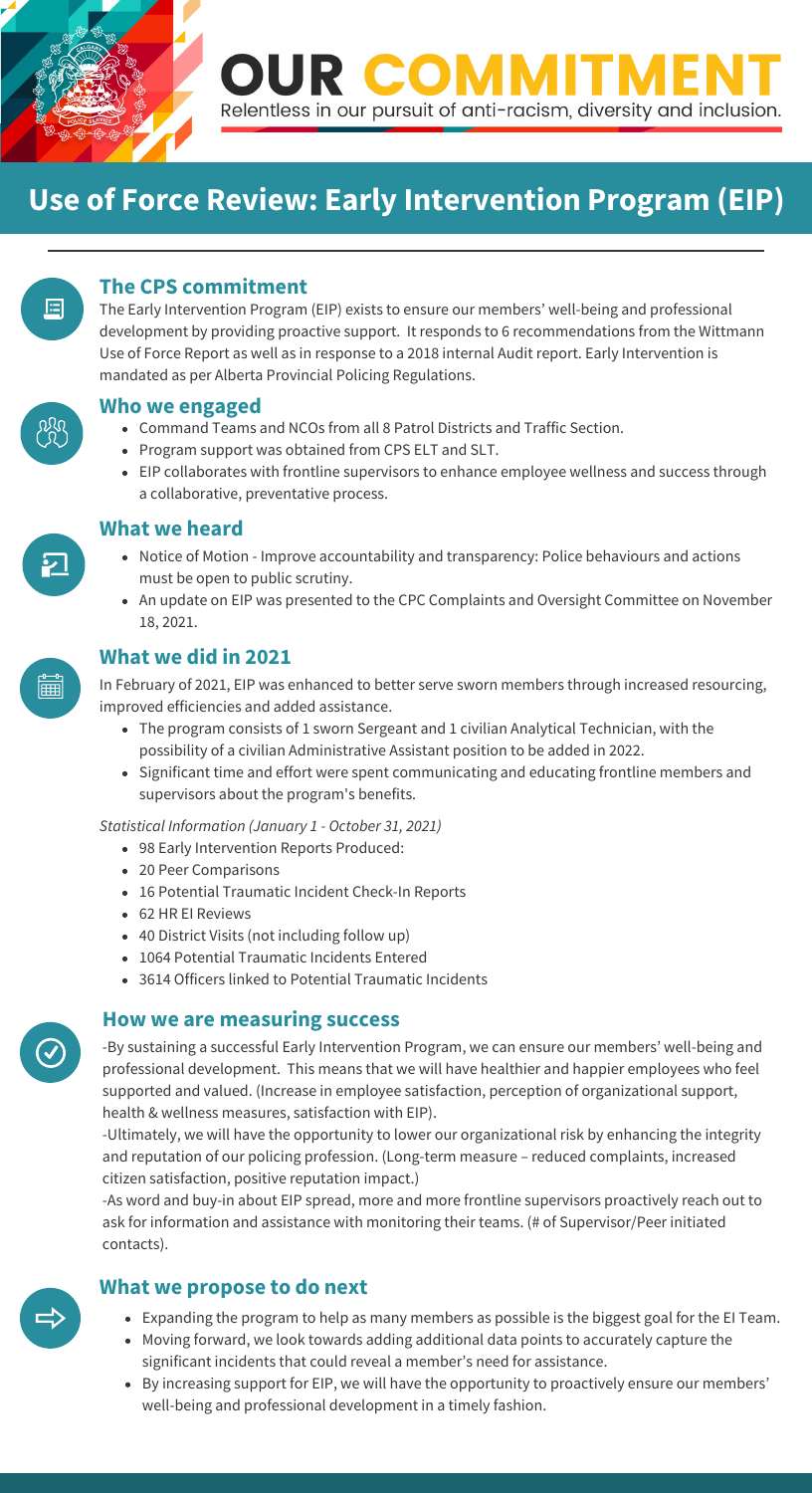

### **Use of Force Review: Policy and Training**

# 巪

- Notice of Motion The Role of Police: Addressing what the police does and how; Protect the Public Fairly & Equitably: Updating policy, training officers in de-escalation, applying a traumainformed lens
- Improve accountability and transparency: Police behaviours and actions must be open to public scrutiny.



<u>ا مغ</u>

#### **The CPS commitment**

In response to the recommendations from the Wittmann Use of Force Report we will ensure that we are current and adhere to best practices, as well as to ensure officer and public safety.

- Internally: support obtained from CPS Leadership Teams, and CPS units engaged such as PACT, Psychological Services, the Chief Crowfoot Learning Centre, Learning & Development, Districts, Human Resources, Legal Services
- Other policing organizations
- Non-profit agencies and organizations (e.g., those dealing with mental health).
- Post-secondary institutions, Art of the Nudge Project
- Alberta Health Services

#### **Who we engaged**

- Crisis response training: project not complete, but will be looking at # of officers trained, # new courses, # courses updated, course satisfaction rates, increase in members' knowledge, and ultimately citizen satisfaction.
- PTO Program: # of PTOs trained, % compliance with re-certification, % of Trainees succeeding

#### **What we heard**

#### **What we did in 2021**

in PTO program, satisfaction with PTO Program



#### **How we are measuring success**

#### **What we propose to do next**

- The Use of Force Policy has been updated
- A Terms of Reference was developed for the De-escalation and Use of Force Committee
- New PACT members were trained, and a new, standardized PACT training plan is in development.
- A Curriculum Designer was funded through CSIF (Community Safety Investment Framework) to enhance, update and develop crisis response training for Recruits, frontline and PACT (underway, to be completed in spring 2022). (Money spent in 2021 – about \$130,000). Will be linked/aligned to strategic communications and de-escalation training, Recruit and PTO Programs, Indigenous Roadmap, etc. and include a trauma-informed lens.
- The PTO (Police Training Officer) Program was updated and enhanced to provide standardized training and mentorship to Trainees. A new course was developed to train and re-certify PTOs. In addition, new competencies were developed for Trainees, and processes, procedures, documentation, roles and responsibilities were updated and clarified to ensure better-trained members on the street.

- ELT review and sign-off for the Use of Force policy. Communicate policy updates to members.
- Finish expansion of crisis response training project by spring 2022 to include Level 100 (Recruits), Level 200 (Frontline), and Level 400 (PACT) offerings and resources.
- organizational vision for dealing with people in crisis. Align current training to Mental Health Roadmap work (to begin in 2022), ensuring a long-term
- Evaluate PTO Program to ensure the new program is functioning as intended and determine whether any changes need to be made.
- Work with Leadership to plan for sustainable resourcing for the PTO Program.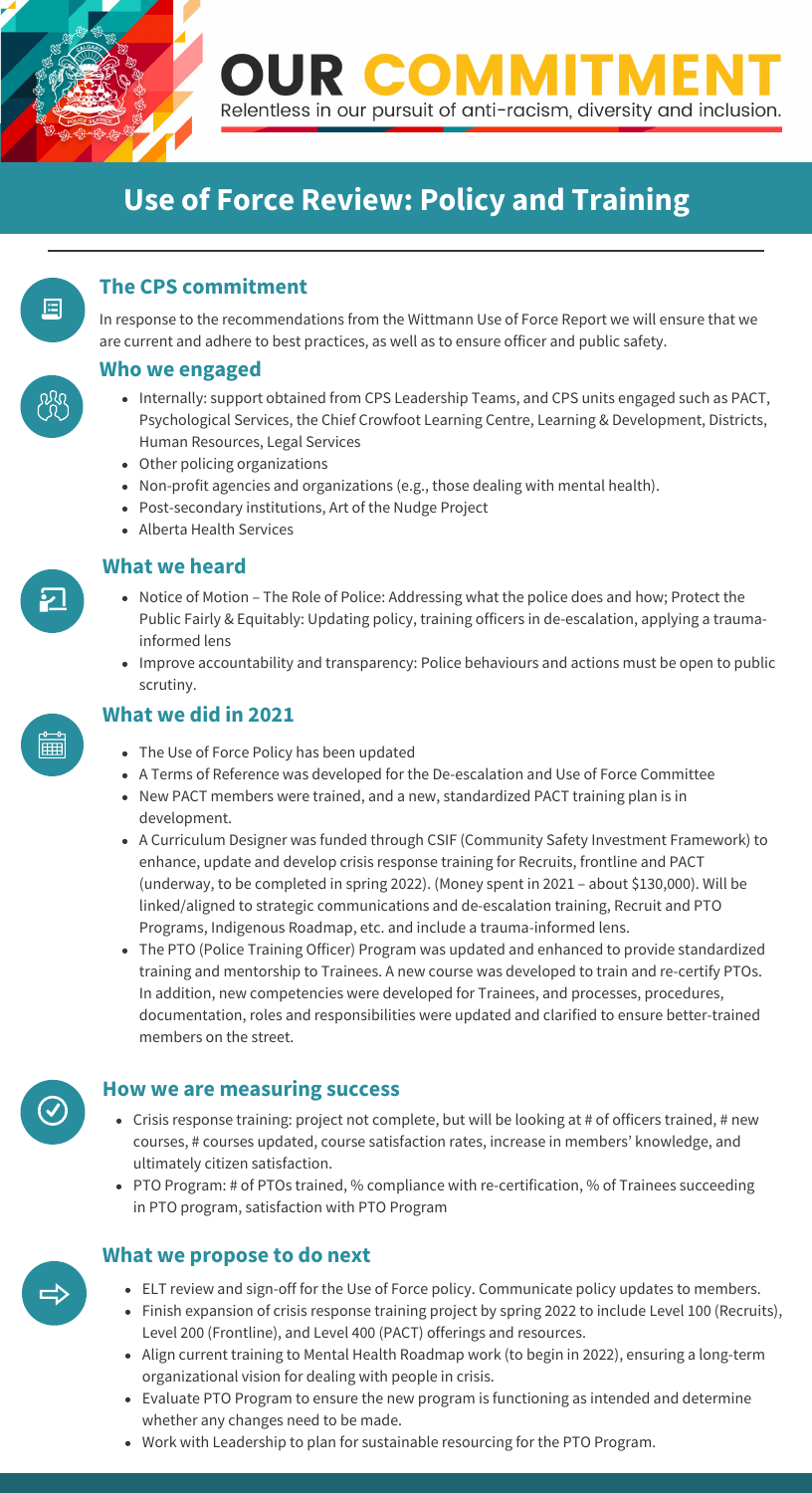

### **Internal Anti-Racism Action Committee Speaker Series**



Race should not be a barrier to fair and respectful treatment from CPS:

- Cultural sensitivity and awareness need to be taught to all CPS employees, relying on Diversity Advisory Boards for their insight and expertise.
- All CPS employees should receive unconscious bias and anti-racism training throughout their careers.
- A trauma-informed lens needs to be applied to support given to BIMPOC victims.
- Cultural sensitivity and awareness need to be taught to all CPS employees, relying on Diversity Advisory Boards for their insight and expertise.
- Internal Anti-Racism Action Committee members, representing 52 employees of the Calgary Police Service.
- Ten Subject Matter Experts to provide a variety of perspectives on systemic racism.

#### **The CPS commitment**

As part of the Anti-Racism Strategy, the ARAC Speaker Series provides developmental opportunities to committee members to learn about systemic racism and empower members to champion the cause throughout the organization.



⊵

#### **Who we engaged**

#### **What we heard**

#### **What we did in 2021**



- 85% of ARAC members reported that the presentations were helpful in the work of the committee
- 80% of ARAC members noted that the presentations help them with new learnings and knowledge



#### **How we are measuring success**

#### **What we propose to do next**

The following presentations were offered to Internal ARAC members since March 2021 to provide one presentation per month.

at CPS based on the four-level of racism: Individual or internalized racism, Interpersonal racism,<br>In this case of the control of the control of the control of the control of the control of the control of the The Speaker Series will continue until March 2022. They will focus on finding examples of systemic racism Institutional racism, Structural racism.

- 1. Anti-racism terminology and concept by Dr. Darren Lund, Werklund School of Education, University of Calgary
- 2. Racial trauma by Anne Sureshkumar, Registered Social Worker, Calgary Counselling Centre
- 3. Exploring Racial Bias Workshop by Shuana Porter, Chief Executive Officer of Upper House Agency
- 4. The Journey of Becoming (an Anti-Racism Leader) by Dr. Khwezi Mbolekwa and Lorelei Higgins, Anti-Racism Program Team, The City of Calgary
- 5. Deeper Dive Into Indian Residential School by Harold Horsefall, Indigenous Relations Strategist, The City of Calgary
- 6. Why Culture Matters? (Cultural Thinking Framework) By Amanda Koyama, Director of Strategic Engagement, Calgary Catholic Immigration Society, and Amanda Weightman, Principal Researcher, Habitus Consulting Collective Inc.
- 7. Dismantling systemic racism in policing: Promising practices from other police agencies by Dr. Patrina Duhaney, Assistant Professor, Co-chair-Anti-Black Racism Task Force, University of Calgary, Faculty of Social Work
- 8. Co-Creating Anti-Racist Police Culture by Jacqueline Edwards, President, Association of Black Law Enforcers